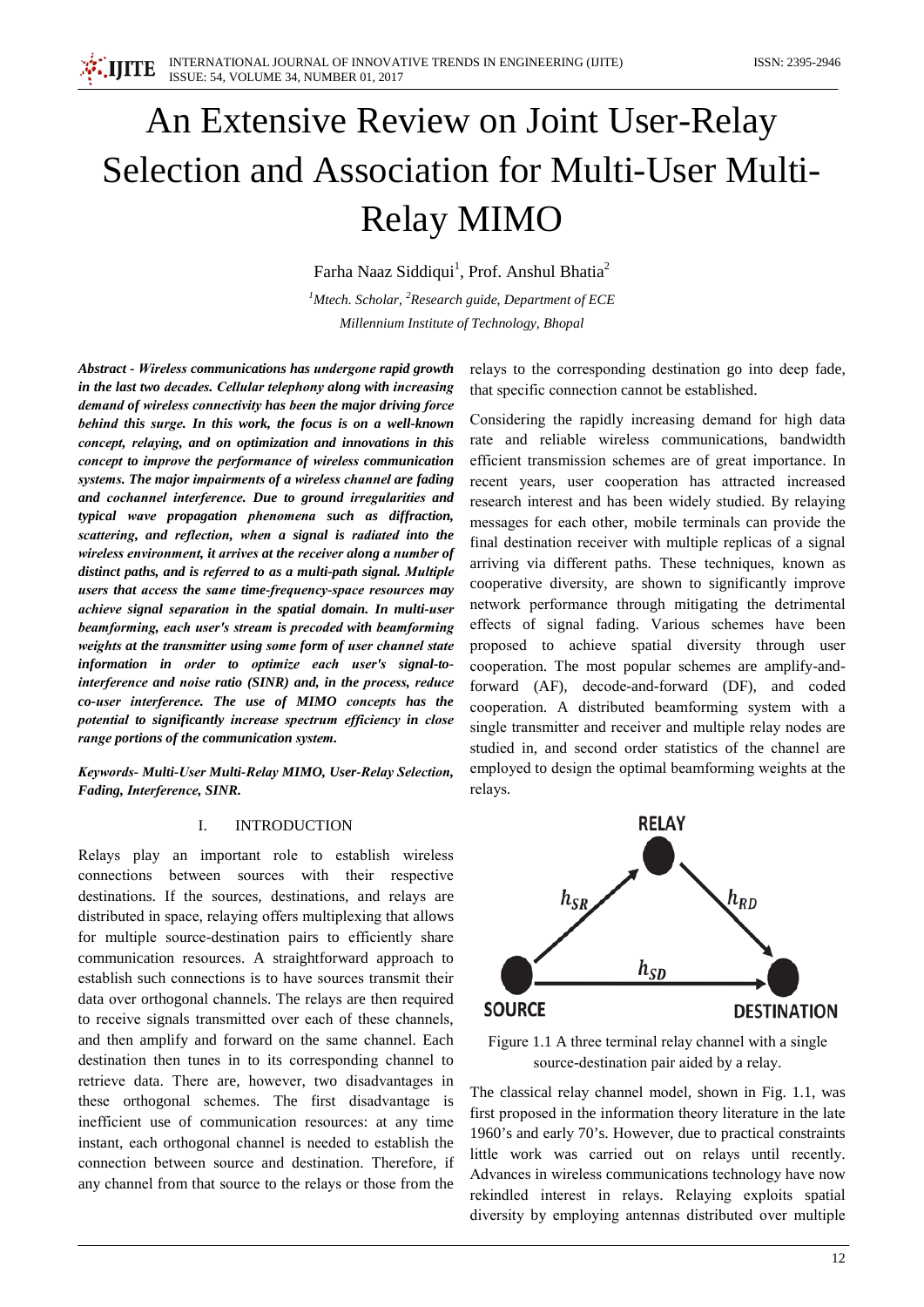terminals. Hence, each terminal can have less number of antennas and less number of RF chains. These terminals combined act as a distributed MIMO system. It has also been shown that relaying can enhance the coverage and capacity of wireless networks. In particular, relaying can evidently enhance the transmission capacity for users at the edge of a wireless cell. In addition to the other benefits, cooperative relaying reduces energy consumption. Thus, introducing relays can lead to significant improvements in wireless networks.

There are two main strategies of relay deployment: accesspoint relaying and cooperative relaying. In access-point relaying, fixed relays are deployed as access- points which aid users in communicating with source(s) such as base station. In cooperative relaying, users themselves act as relays for different users.

forming a cooperative network and exploiting what is termed as cooperative diversity. At this point in time,

cooperative relaying is mostly limited to literature and still needs more work to make it feasible. On the other hand, fixed access-point relaying is already being incorporated into telecommunications standards. For instance, in Long Term Evolution (LTE)-Advanced systems, fixed accesspoint relays with only an in-band wireless connection to the backhaul network are to be deployed.

### $\Pi$ MULTI-ANTENNA SYSTEM MODEL

According to the number of the antennas used at the transmitter and the receiver, multi-antenna systems are divided into four schemes: single-input single-output (SISO), singleinput multiple-output (SIMO), multiple-input single-output (MISO), and MIMO. SISO, SIMO, and MISO can be treated as special cases of MIMO. Figure 2.1 shows a typical block diagram of the MIMO system with  $N_t$ transmit antennas and  $N_r$  receive antennas.



Figure 2.1 Block diagram of a MIMO system.

The input information stream s is assumed to be symbols that have been coded and mapped onto constellations. The input symbols are first divided into Ns data streams denoted by s, and then are pre-processed in space (and in time) domain into  $N_t x K$  blocks X, which are transmitted via the radio channel. Here K is the length of the spacetime codewords. If no space-time coding is applied,  $K = 1$ .

The transmitted signal can be expressed as

$$
X = f(s)
$$
, ... ... ... ... ... ... ... ... ... ... .  $Eq. 1$ 

Where  $f$  denotes the operation of the space time pre processing.

Under the narrow-band flat fading assumption, the channel is represented by a  $N_r$  x  $N_t$  matrix H, where H<sub>i</sub> denotes the channel coefficient between the i<sub>th</sub> receive antenna and the j<sub>th</sub> transmit antenna. Thus, the received signals are given as

$$
Y = HX + n, \dots \dots \dots \dots \dots \dots \dots \dots \dots \dots \dots \dots \dots Eq. 2
$$

Where n is the complex while Gaussian noise vector. The received signal are then posts processed in space time domain to obtain the estimated signal.

The data rate of the system can be calculated as

$$
R = \frac{N_s}{K}, \dots \dots \dots \dots \dots \dots \dots \dots \dots \dots \dots \dots \dots \dots \dots \dots \dots
$$

Which is a function of  $N_s$  and K.

#### I. **RELATED WORK**

G. O. Okeke, W. A. Krzymień, Y. Jing and J. Melzer,[1] In this work, study joint user-relay selection and association in multi-user multi-relay cooperative wireless relay uplinks with multi-antenna nodes. For nonregenerative and altruistic relays propose a low-complexity joint scheme, which simultaneously selects multiple relays and users for cooperation as well as assigns the selected users to different selected relays for service. The proposed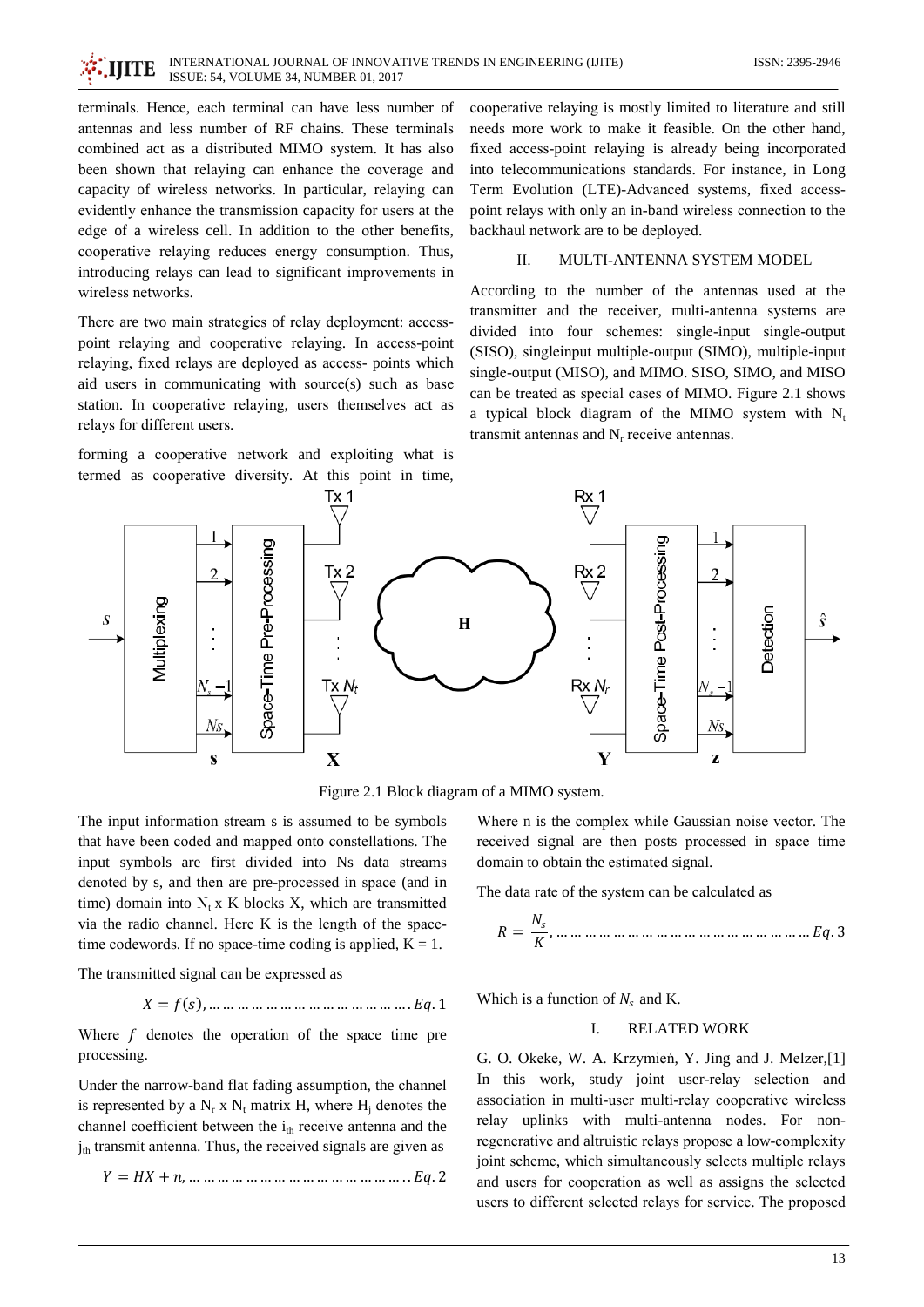## **IIITE**

scheme is sub-optimal and utilizes only the channel gains between the nodes, which leads to reduced feedback and overhead in comparison to schemes that require full channel knowledge. Furthermore, the complexity of the scheme scales linearly as the product of the total number of relays, the total number of users and the number of selected users. Simulation results demonstrate the superiority of the proposed joint scheme compared to a scheme with neither user-relay selection nor user-relay association and another scheme with user-relay association, but no user-relay selection. The favorable performance and low-complexity of the proposed scheme make it very attractive for possible implementation in emerging broadband wireless relay networks (e.g., LTE-Advanced).

| SR. NO.        | <b>TITLE</b>                                                                                                               | <b>AUTHOR</b>                                             | <b>YEAR</b> | <b>APPROACH</b>                                                                                                                                   |
|----------------|----------------------------------------------------------------------------------------------------------------------------|-----------------------------------------------------------|-------------|---------------------------------------------------------------------------------------------------------------------------------------------------|
| 1              | A Novel Low-Complexity Joint<br>User-Relay Selection and<br>Association for Multi-User Multi-<br>Relay MIMO Uplink         | G. O. Okeke, W. A.<br>Krzymień, Y. Jing<br>and J. Melzer, | 2015        | Study a joint user-relay selection and<br>association in multi-user multi-relay<br>cooperative wireless relay uplinks<br>with multi-antenna nodes |
| $\overline{2}$ | "A Gradient-Descent Weighted<br>Sum MSE Transceiver Design for<br>Multi-User Multi-Relay<br>Downlink Systems,              | C. E. Chen and S. K.<br>Chou,                             | 2015        | A new transceiver design for multi-<br>user multi-relay MIMO downlink<br>channel                                                                  |
| 3              | A joint precoding and<br>beamforming algorithm for multi-<br>relay multiuser MIMO-OFDM<br>systems,                         | D. Zhou and B. Hu,                                        | 2014        | Using matrix singular value<br>decomposition, designs optimized<br>precoding matrices beamforming<br>vectors                                      |
| 4              | Joint relay selection and power<br>allocation for pairwise multi-way<br>relay networks,                                    | T. P. Do, Y. H. Kim,<br>S. R. Lee and M. A.<br>Jung,      | 2014        | A multi-way relay network in which<br>all source nodes share their data by<br>the help of multiple single-antenna<br>relay nodes                  |
| 5              | Beamforming and relay selection<br>schemes for multi-antenna two-<br>way relaying systems with<br>physical network coding, | Y. Jeon, S. H. Moon,<br>G. Noh and Y. O.<br>Park,         | 2014        | Design an efficient closed-form<br>beamforming vector.                                                                                            |
| 6              | Joint Optimization in<br><b>Bidirectional Multi-User Multi-</b><br>Relay MIMO Systems: Non-<br>Robust and Robust Cases,    | M. Zhang, H. Yi, H.<br>Yu, H. Luo and W.<br>Chen,         | 2013        | Design of bidirectional networks in<br>which each node is equipped with<br>multiple antennas.                                                     |

C. E. Chen and S. K. Chou, [2] In this work, a new transceiver design for multi-user multi-relay MIMO downlink channel is proposed. Derive the closed-form expressions for the gradients of the weighted sum-MSE with respect to the precoders and present a new transceiver design based on the gradient descent

algorithm. The algorithm monotonically decreases the weighted sum-MSE and hence guarantees local convergence. Simulation results show that the proposed algorithm can generate good suboptimal solution with much faster convergence rate comparing to other algorithms.

D. Zhou and B. Hu, [3] Based on amplify-and-forward cooperative relay multi-relay multi-user system, in order to reduce the bit error rate of OFDM-based wireless systems, a practical limited bits feedback precoding algorithm is proposed. Using matrix singular value decomposition,

designs optimized precoding matrices beamforming vectors. Source precoding and relay beamforming matrices are jointly optimized. The precoding and beamforming matrices index can be fed back using offline codebooks. Achievable sum-rate formula is derived. Simulations indicate the effectiveness of the proposed joint precoding and beamforming design. The proposed method can improve bit-error-rate performance and can obtain good sum-rate performance contrast to existing algorithm. It is a practical scheme of multi-user networks for linear algorithm.

T. P. Do, Y. H. Kim, S. R. Lee and M. A. Jung, [4] consider a multi-way relay network in which all source nodes share their data by the help of multiple singleantenna relay nodes. To mitigate a loss in the spectral efficiency, the network employs a pairwise digital network coding (DNC) which pairs the source nodes for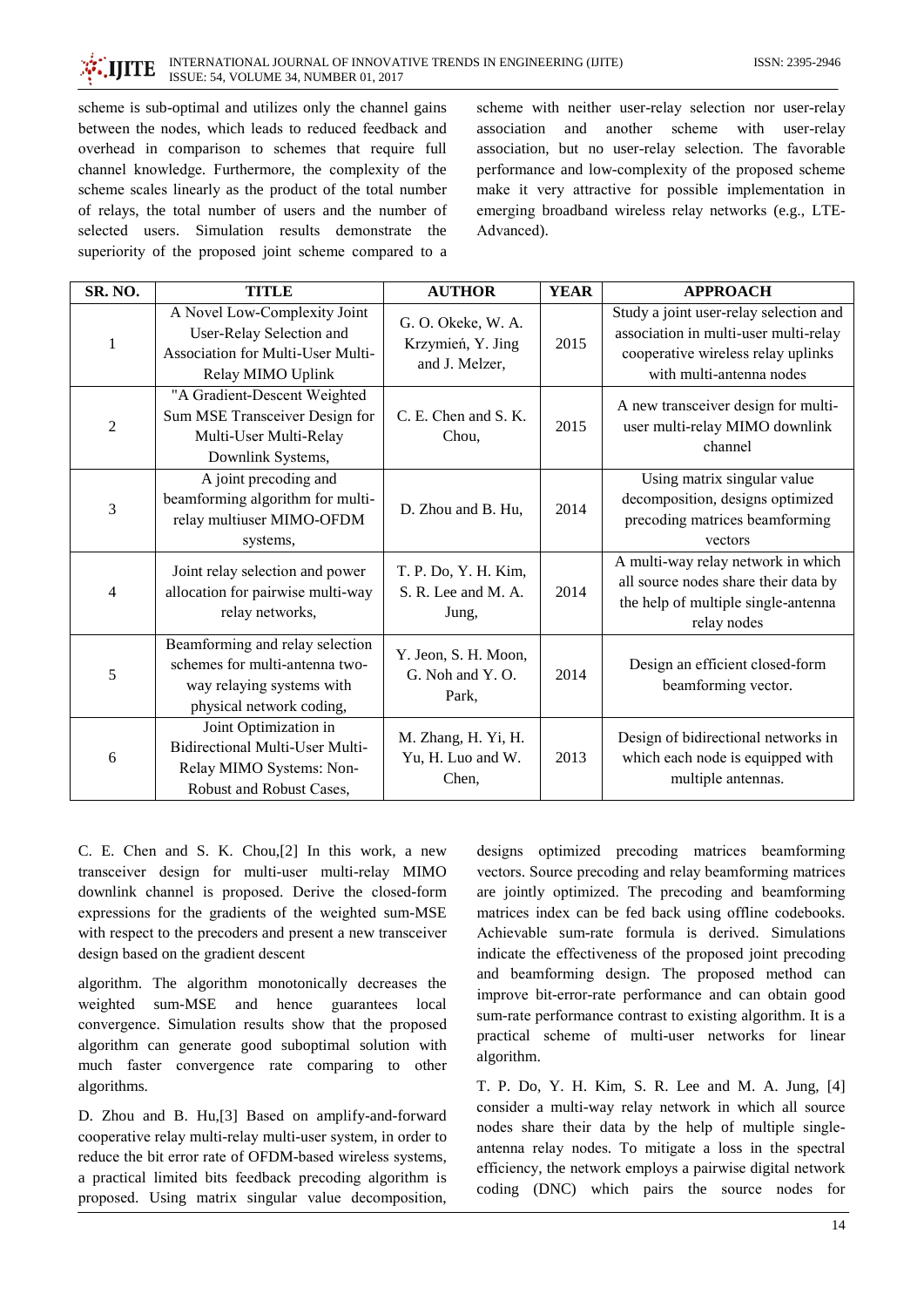INTERNATIONAL JOURNAL OF INNOVATIVE TRENDS IN ENGINEERING (IJITE) . IIITE ISSUE: 54, VOLUME 34, NUMBER 01, 2017

simultaneous transmission so that the relay forwards the DNC bits of the pairs. For the network, devise a joint relay selection and power allocation (RS-PA) scheme based on an approximation on the instantaneous symbol error probability incorporating error propagations. Simulation results show that the network with the proposed RS-PA outperforms the conventional network with the RS only with a larger gain with a larger number of relays.

Y. Jeon, S. H. Moon, G. Noh and Y. O. Park, [5] In this work, consider a beamforming technique and relay selection method in two-way relaying systems employing physical network coding where the relays are equipped with multiple antennas. In order to exploit the benefits of multiple antennas, design an efficient closed-form beamforming vector. Furthermore, to achieve diversity gain from multiple relays, suggest the minimum distance based relay selection criterion. Since the minimum distance based approach generally requires a huge search size, also propose a method to calculate the minimum distance with the reduced search size. Simulation results confirm that the proposed schemes are able to attain the full diversity order which results from both beamforming and relay selection.

M. Zhang, H. Yi, H. Yu, H. Luo and W. Chen, [6] This work studies the precoder design of bidirectional networks in which each node is equipped with multiple antennas. In contrast to the conventional model of bidirectional relay networks, this work considers a more general scenario, i.e., a multi-user multi-relay network. First, by assuming that perfect channel state information (CSI) is available, investigate the precoding design for the relays and users to minimize the sum mean squared error (MSE) and the maximum of single user's MSE, respectively. Then, consider a more practical scenario where CSI estimation error is taken into account. By means of alternating optimization approach, decompose the main problem into several decoupled subproblems with tractable solutions. It is shown that, in both the perfect and imperfect CSI cases, the proposed precoding algorithms outperform the existing solutions in terms of MSE and bit-error-rate (BER) performance.

### $\Pi$ . PROBLEM STATEMENT

Each of multi-path signal paths has a distinct and timevarying amplitude, phase and angle of arrival. These multipaths may add up constructively or destructively at the receiver. Hence, the received signal parameters may vary over frequency, time, and space. These variations are collectively referred to as fading and deteriorate link quality. Moreover, in cellular systems, to maximize the spectral efficiency and accommodate more users while maintaining minimum quality of service, frequencies have to be reused in different cells that are sufficiently separated. Therefore, a desired user's signal may be

corrupted by the interference generated by other users operating at the same frequency.

This work studies the problem of minimizing the total consumed power under peak power constraints on the individual nodes and a maximum threshold constraint on the end-to-end SNR. Specifically the works in and minimized outage probability under a total power constraint, while this work minimizes the total consumed power under an end-to-end SNR constraint. Similarly, considers SNR maximization under power constraints.

### III. **CONCLUSION**

This work present a survey with a study of an uplink cooperative system equipped with multi-antenna relays under a capacity maximization criterion. The specific scheme that users access the base station through a single multi-antenna relay is studied. To meet the very high data rate requirements for wireless Internet and multimedia services, co-operative systems with multiple antennas have been utilized for future generation wireless systems. In this work, focus on multiple antennas at the source, relay and destination. Studied both downlink and uplink cooperative systems with single antenna relays and multiple antenna relays. Also study the optimization of relay weights.

### **REFERENCES**

- [1] G. O. Okeke, W. A. Krzymień, Y. Jing and J. Melzer, "A Novel Low-Complexity Joint User-Relay Selection and Association for Multi-User Multi-Relay MIMO Uplink," in IEEE Wireless Communications Letters, vol. 4, no. 3, pp. 309-312, June 2015.
- [2] C. E. Chen and S. K. Chou, "A Gradient-Descent Weighted Sum MSE Transceiver Design for Multi-User Multi-Relay Downlink Systems," 2015 IEEE 81st Vehicular Technology Conference (VTC Spring), Glasgow, 2015, pp. 1-4.
- [3] D. Zhou and B. Hu, "A joint precoding and beamforming algorithm for multi-relay multiuser MIMO-OFDM systems," 2014 IEEE China Summit & International Conference on Signal and Information Processing (ChinaSIP), Xi'an, 2014, pp. 572-576.
- [4] T. P. Do, Y. H. Kim, S. R. Lee and M. A. Jung, "Joint relay selection and power allocation for pairwise multi-way relay networks," 2014 International Conference on Connected Vehicles and Expo (ICCVE), Vienna, 2014, pp. 338-342.
- [5] Y. Jeon, S. H. Moon, G. Noh and Y. O. Park, "Beamforming and relay selection schemes for multi-antenna two-way relaving systems with physical network coding." 2014 IEEE 25th Annual International Symposium on Personal, Indoor, and Mobile Radio Communication (PIMRC), Washington DC, 2014, pp. 242-246.
- [6] M. Zhang, H. Yi, H. Yu, H. Luo and W. Chen, "Joint Optimization in Bidirectional Multi-User Multi-Relay MIMO Systems: Non-Robust and Robust Cases," in IEEE Transactions on Vehicular Technology, vol. 62, no. 7, pp. 3228-3244, Sept. 2013.
- [7] S. Parkvall et al., "LTE-advanced—Evolving LTE towards IMT- advanced," in Proc. IEEE VTC—Fall, Sep. 2008, pp.  $1-5.$